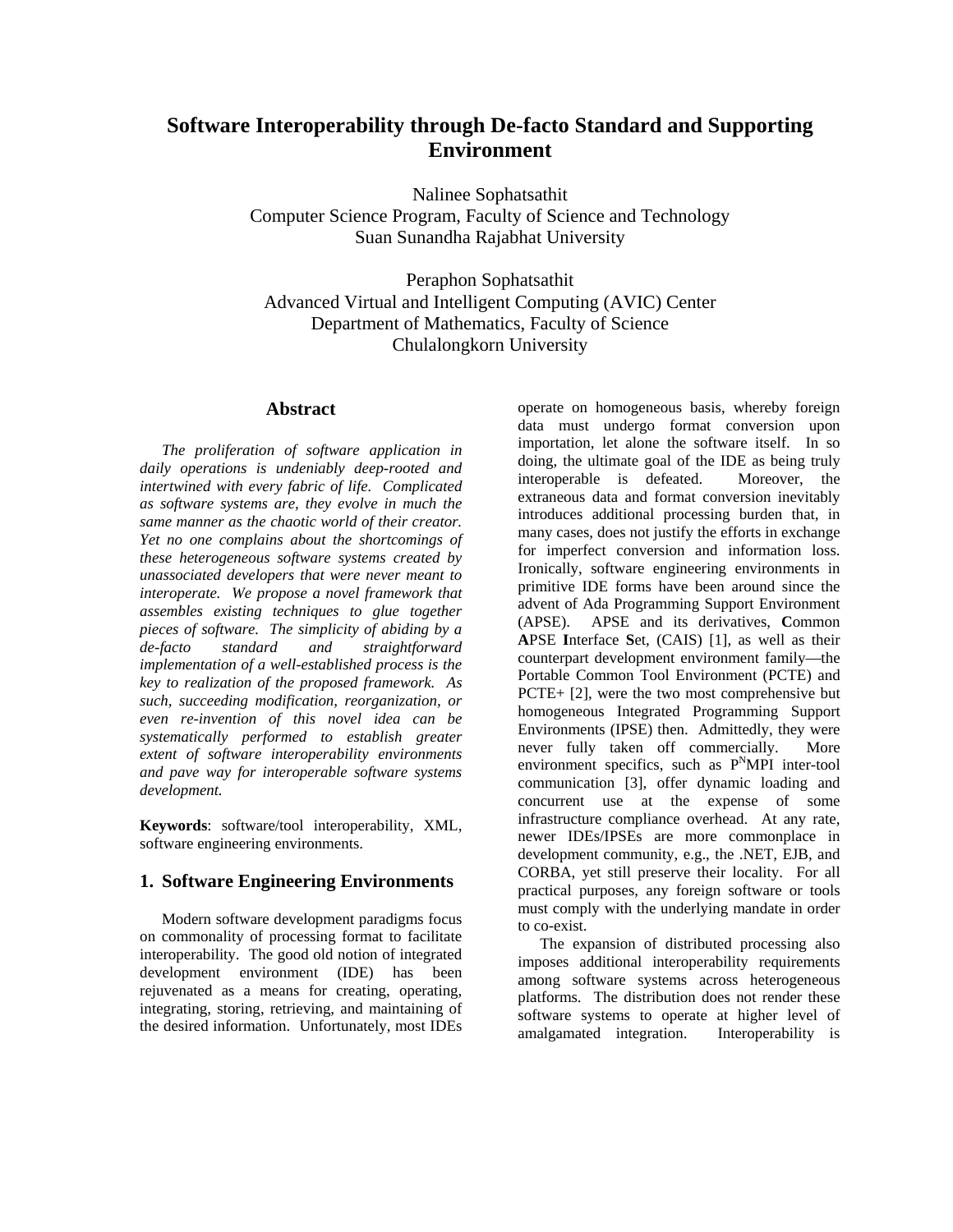usually achieved through API, message interfaces, command-line options [4], as well as an information structure model describing the communication bindings between *ToolCommunications* [5] structures. These endeavors exemplify the needs for resolving heterogeneity that may exist among software systems on the same or across platforms. The latter issue is usually handled by means of Workflow Management Coalition [6], as well as meta-data and ontology mechanisms [7] to ensure reliable operation of intercommunicating systems. Fortunately, one predominant effort has established itself as a de-facto standard is the semi-structured XML which permits flexible cross-platform development and software interoperability. This simplicity of textual platform independent framework does not come without a small penalty. It cannot exist alone without a supporting IDE/IPSE to complement its potential. Nevertheless, a more involved problem is the inherent semantic complexity brought about by the underlying language and support systems. Decker, et. al. [8] studied the roles of Document Type Definition (DTD), Resource Description Framework (RDF) schema, and applied Ontology Interchange Language (OIL) to investigate semantic knowledge representation as far as expressive power, syntactic and semantic interoperability are concerned, thereby fostering long-term semantic interoperability.

## **2. Reference Architecture**

 As software operations span the distributed computing network, conventional software/tool interoperability through API, message interfaces, and command-line options, serve as a comprehensible and convenient interface. The notion of Component Mill architecture [9] furnishes an infrastructure for component integration on heterogeneous environments by exposing the meta-component model and constructs to supporting technologies. Interoperability enhancement can be further finetuned with the help of dynamic and late binding mechanisms as software is executed as a separated application. Unfortunately, these provisions inevitably introduce a new layer of human interconnecting complexity ranging from command language semantic, analysis and design abstractions, user-friendliness overhead, code and style legibility restrictions, and so on.

 Bearing the above issues in mind, we propose a novel configuration based on XML technology as a test-bed for software interoperability. The combined knowledge of XML versatility and platform independence makes up a reference architecture of the proposed approach. The critical artifact is a simple and straightforward byte-level encoding scheme that is machine readable, whereby no syntactic or semantic processing overhead is incurred.

 The proposed framework encompasses two simple steps that will enable straightforward software interoperation as illustrated in Figure 1. The first step (a) involves creating XML schemas to denote individual software interface artifacts and mechanisms. This has been practiced in many existing applications, particularly database and Internet related work. The second step (b) is to translate all XML schemas by a "*native byteassembler*" into byte-level instructions in the same manner as the 2-pass assembler. These byte-level instructions, by no means being confined to machine language, are then installed on the target machine programming support environment, thus enabling software systems to co-exist and work together. The simplicity of direct translation from standard XML code to byte-level instructions by passes the aforementioned abstractions, semantic, human-oriented complexities, as well as XML support overhead. As such, it is self-contained, light weight, platform independent, and machine readable that lends itself to machine-to-machine communication without human intervention.



Figure 1 Byte-level instruction of the corresponding XML code.

 To demonstrate the above 2-step procedure from an operating standpoint, the participating software configuration is schematically described and represented by XML constructs. This process is the state-of-the-practice in many today's crossplatform development. Procedurally, rather than leaving the output XML code to be further processed by down-stream software, the proposed approach translates XML code into byte-level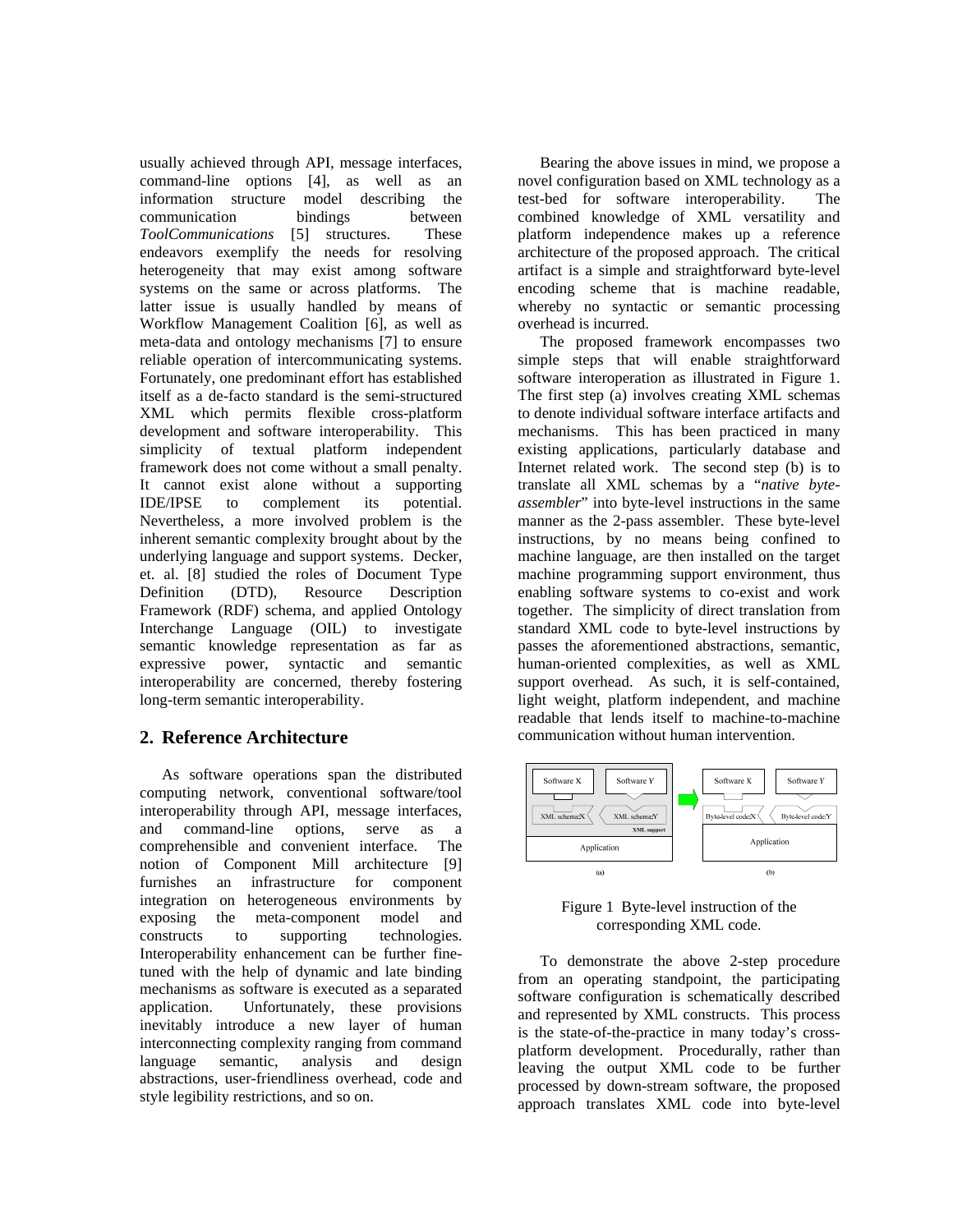instructions as illustrated in Figure 2. The sample XML code segment [10] gets translated into bytelevel instructions in the same manner as assembly language translation. The instructions are subsequently executed in the target environment, enabling heterogeneous software modules that were never design to work together to procedurally interoperate. One important pre-translation consideration is organization of the XML source. Some refactoring activities [11] may be called for to ensure that the rearrangement is efficient, nonredundant, and yet still preserves software behavior and quality attributes after translation.

```
<xs:element name="EnrolledCourse"> 
     <xs:complexType> 
       <xs:sequence> 
         <xs:element name="Name" type="xs:string"/> 
         <xs:element name="Grade" type="xs:string"/> 
         <xs:any namespace="##any" minOccurs="0" 
                  maxOccurs="unbounded" processContents="lax"/> 
       </xs:sequence> 
       <xs:anyAttribute namespace="##any" processContents="lax"/> 
     </xs:complexType> 
</xs:element>
```

| xs element      | csect     |                  | begin level 1;   |
|-----------------|-----------|------------------|------------------|
| label1 1        | BYTE      | "EnrolledCourse" |                  |
| xs complexType  | csect     |                  | begin level 2;   |
| xs_sequence     | csect     |                  | begin level 3    |
| label3 1        | BYTE      | "Name"           |                  |
| label3 2        | BYTE      | "Grade"          |                  |
| xs any          | begin blk |                  |                  |
| namespace3 1    | BYTE      | "##any"          |                  |
| minOccurs       | DEC       | $\Omega$         |                  |
| maxOccurs       | DEC       | Nan              | ; unbounded      |
| processContents | BYTE      | "lax"            |                  |
|                 | end blk   |                  | ixs any          |
|                 | end csect |                  | ixs_sequence     |
| xs anyAttribute | begin blk |                  |                  |
| namespace2 1    | BYTE      | "##any"          |                  |
| processContents | BYTE      | " $lax$ "        |                  |
|                 | end blk   |                  | ixs anyAttribute |
|                 | end csect |                  | ixs complexType  |
|                 | end csect |                  | ixs element      |

Figure 2 Byte-level instruction of the corresponding XML code.

 The rationale behind the proposed byte-level instruction is two folds. First and foremost, bytelevel instructions permit easy and speedy machine execution of various software interchanges as they are native code and there are virtually no format and data conversions required. Second, byte-level instructions are portable on any target machines. As software is ported, the corresponding XML schemas are cross-compiled through the target machine *native byte-assembler* during system configuration. Subsequent modifications, plugand-play set ups, and a variety of IDE/IPSE supports can be incorporated or reconfigured accordingly with minimal efficiency and performance tradeoffs. Such a small and machine processible representation makes this framework ideal for applications running on limited resource devices such as embedded code, mobile agent interconnection protocols, foreground/background processing, and heterogeneous software interoperability exchange. The only price tag is building the desired portable *native byte-assembler*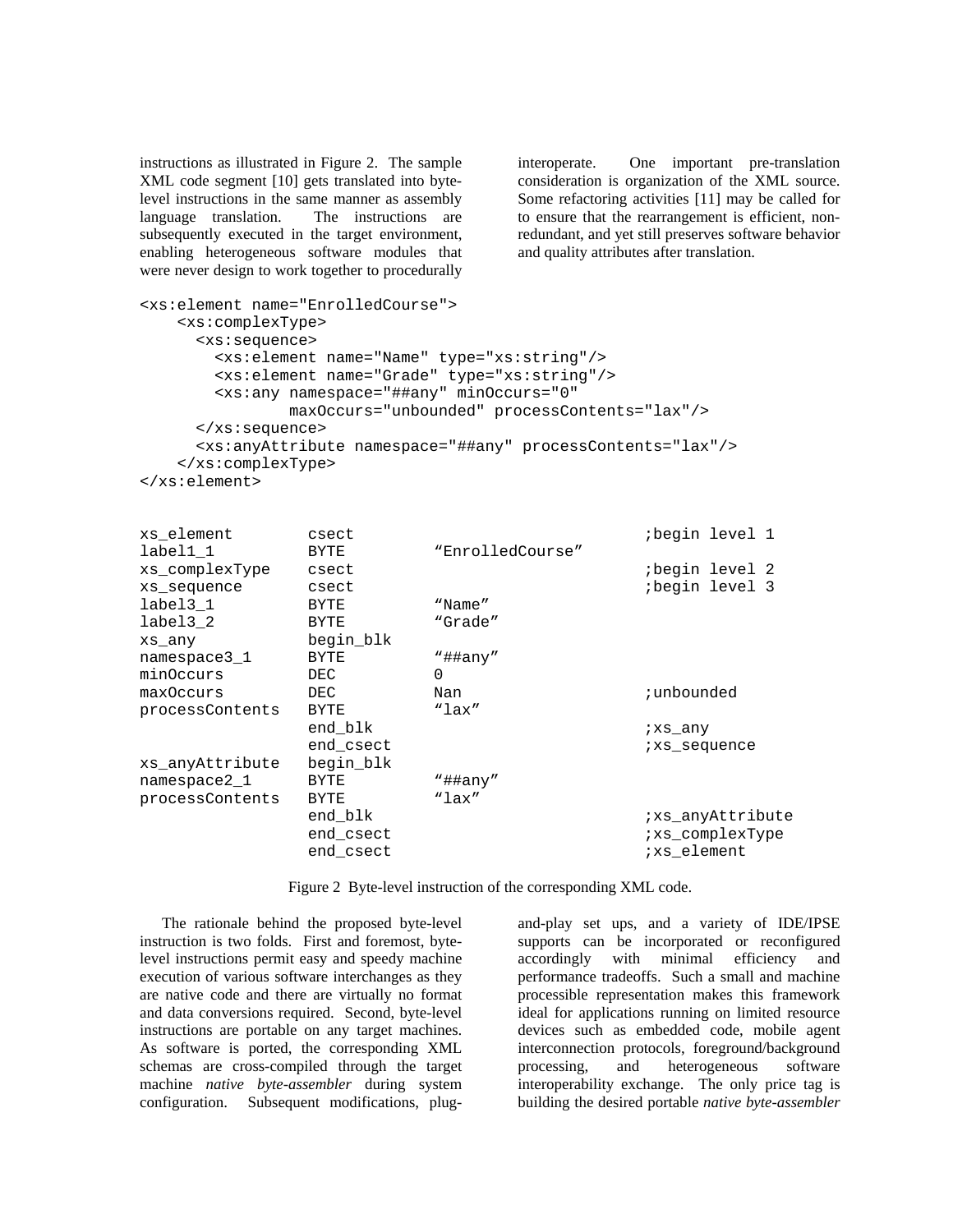to be installed on any IDE/IPSE host where bytelevel instructions or other forms of native code can be generated for the designated target machine.

#### **3. Case studies**

 The viability of the proposed approach is demonstrated in two case studies contrived to illustrate the principles. The first case was a small and simple spreadsheet created by a popular software and exported (in CSV format carrying no extra conversion overhead) to be displayed on a mobile phone, running its own software that was never meant to work with the spreadsheet software. Figure 3 depicts the handcrafted byte-level instructions. However, the conversion was carried out manually due to technical difficulties inhibited

by the phone's capability. Eventually, these bytelevel instructions were further translated with the help of J2ME support, a well known IDE/IPSE for mobile phone application tool. In so doing, it reaffirmed the notion of flexible interoperability without confining to native machine instruction or platform-specific mandate. Nonetheless, the experiment was never thoroughly tested over the actual mobile network owing to legal commission rights of local phone operators and communication law prohibition of individual access on public frequencies. At any rate, this over-simplified case study was devised to demonstrate how the proposed schema could be realized with available state-of-the-practice technologies.

```
<?xml version="1.0" encoding="UTF-8" ?>
<project name="score" default="csv" basedir=".">
   <tally name="show"> 
      <property name="stock_id" value="xs:string" 
             count="0" price="0"/> 
   </tally> 
</project>
xml prog 
version BYTE 1.0 
encoding BYTE "UTF-8" 
              end_prog 
project START 
name BYTE ""
default BYTE "csv"
basedir BYTE "."
tally csect 
name BYTE "show"
```

| property | begin_blk |            |           |
|----------|-----------|------------|-----------|
| name     | BYTE      | "stock id" |           |
| count    | DEC       |            |           |
| price    | DEC.      |            |           |
|          | end blk   |            | iproperty |
|          | end csect |            | ;tally    |
|          | END       |            | iproject  |
|          |           |            |           |

Figure 3 Byte-level instruction of the header.

 The second case study demonstrates the importance of IDE/IPSE's role in cross platform development. It was a fun-filled mobile phone game called "*Mobigocchi*" that was created as a senior project from the same J2ME support. The application was subsequently downloaded to selected models of mobile phone equipped with compatible IDE/IPSE. Principal components of the

game are depicted in Figure 4. It was primarily played on a stand-alone mobile phone, or against another mobile phone player over Bluetooth protocol. The game won the third prize in the 2007 Collegiate Mobile Game Development competition organized by a local phone operator.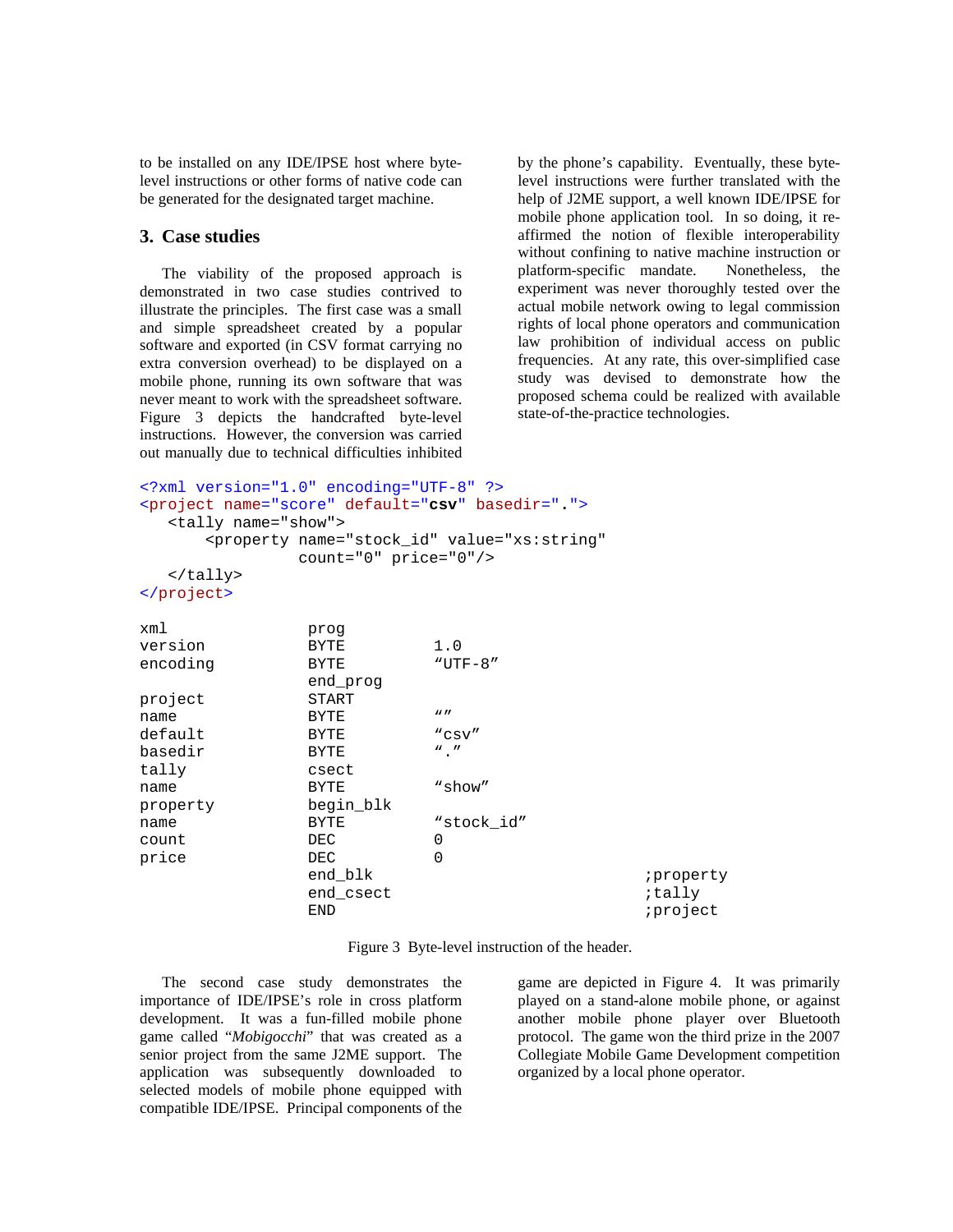```
<?xml version="1.0" encoding="UTF-8" ?> 
<project name="" default="jar" basedir="."> 
<description>Builds, tests, and runs the project .</description> 
<import file="nbproject/build-impl.xml" /> 
<!-- Written by: Wizarut Niyomsart and Maytita Charoenrat
<!-- Dept of Mathematics, Faculty of Science, Chulalongkorn University --> 
< ! - -BattleCanvas.jav background templates
  BattleClient.jav a client
  BattleSever.java server
  Godji.java qame main function
   MobiBluetooth.java Bluetooth connection 
  MobiCanvas.java phone display background
  MobiNormal.java phone interface
-->
```

```
</project>
```
Figure 4 Principal components of a mobile phone game.

 One important issue concerning this novel approach is commercialization. As XML is a defacto open standard that has been widely accepted by both academia and industry, the *native byteassembler* can be made proprietary based on specific platforms and needs. Better yet, third party developers are free to abolish this *native byte-assembler* and opt for their own proprietary implementation such as the use of J2ME support in this article. Consequently, interoperable software systems development can still be realized without sacrificing commercial leverage and trade secrets.

### **4. Conclusion**

 This article proposes a novel byte-level framework that complements normal use of XML versatility to permit interoperable software systems development. The notion of IDE/IPSE supports is fully exploited to enhance software/tool interoperability. As developers create myriad of software systems for general or specific purposes, there bounds to be new requirements precipitating from various software applications that call for the software systems to co-exist and interoperate. Without attempting to do it all, the proposed approach introduces a 2-step process based on well-practiced disciplines that is simple and straightforward to implement on any platform. Optionally, XML code refactoring may be needed to optimize schema organization. The overall provisions entail greater software interoperability that not only augments the-state-of-the-practice interoperable software systems development, but also broadens the horizon of machine learning research and development. It is hope that the efforts expended by the software community to reckon with the silver bullet will arrive at applicable robust mechanisms akin to what tangible goods already possess [12].

# **5. References**

- [1] **C**ommon **A**PSE **I**nterface **S**et, *MIL-STD-1838A*, September 30, 1989.
- [2] ECMA Technical Committee (TC33)— ECMA TR/55, A Reference Model for Frameworks of Computer-Assisted Software Engineering Environments, European Computer Manufacturers Association (ECMA), 114 Rue du Rhone - CH - 1204 Geneva (Switzerland), December 1990.
- [3] Schulz, M.; de Supinski, B.R, "A Flexible and Dynamic Infrastructure for MPI Tool Interoperability", *International Conference on Parallel Processing 2006 (ICPP 2006)*, August 2006, pp. 193-202.
- [4] Yimin Bao and Ellis Horowitz, "A New Approach to Software Tool Interoperability", *Proceedings of the 1996 ACM symposium on Applied Computing (SAC '96)*, pp. 500-509.
- [5] Harvey, J.G.; Marlin, C.D, "A Layered Operational Model for Describing Inter-tool Communication in Tool Integration Frameworks", *Proceedings of 1996 Australian [Software Engineering](http://ieeexplore.ieee.org/xpl/RecentCon.jsp?punumber=3810)  [Conference,](http://ieeexplore.ieee.org/xpl/RecentCon.jsp?punumber=3810)* 14-18 July 1996, pp. 55-63.
- [6] Hazem T. El-Khatib, M. Howard Williams, David h. Marwick, and Lachlan M.